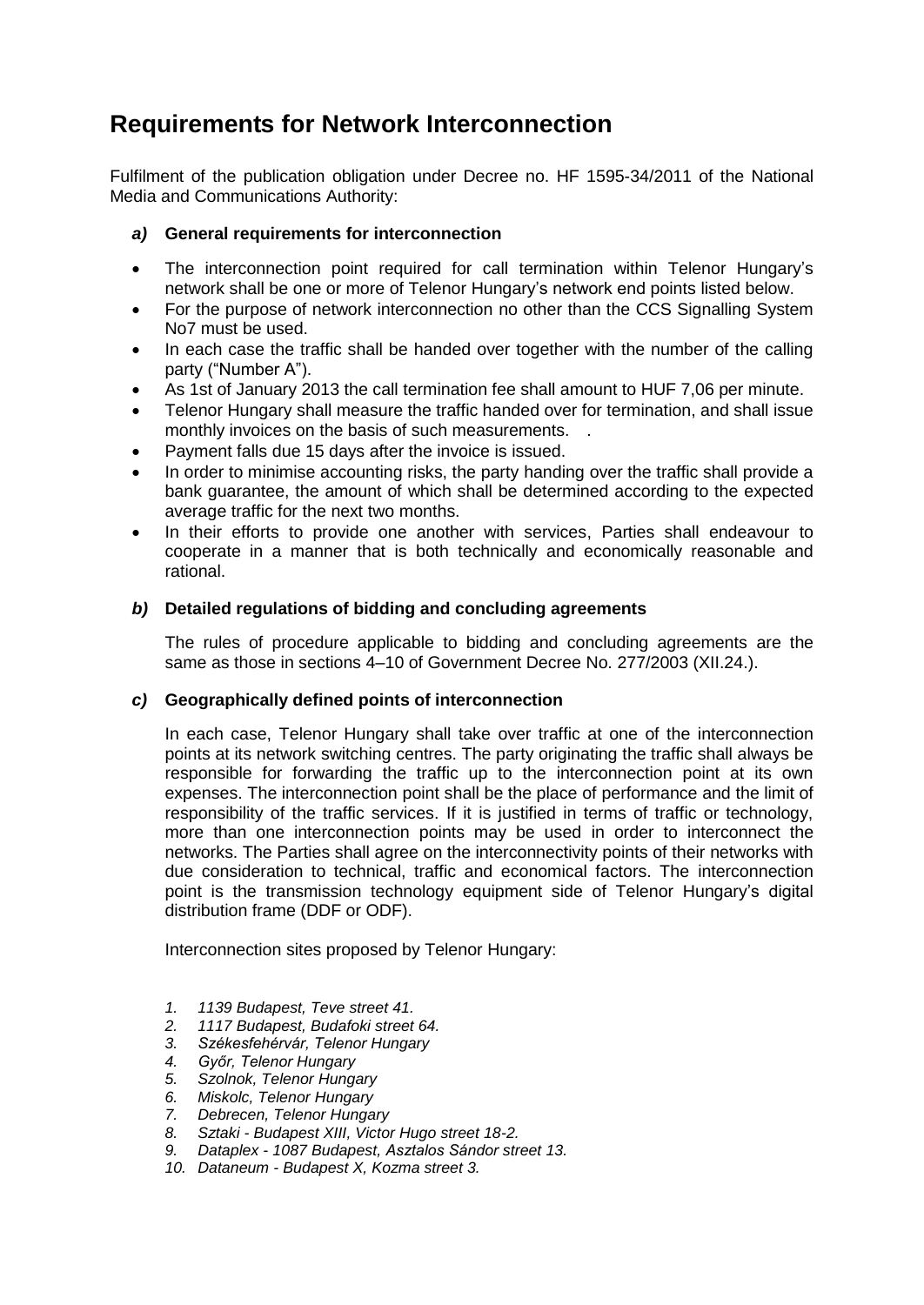#### *d)* **Possible technical solutions for interconnection**

The two networks may only be interconnected via digital circuits. The Party handing over the traffic shall be responsible for scaling the throughput capacity of the circuits used for interconnection. The requisite number of interfaces and link bundles shall be agreed upon by the handing-over Party and the terminating Party, and the latter Party may modify the quantities for technical reasons supported by measurements, provided they comply with the quality specifications.

The Parties shall use the CCS Signalling System No.7 (more specifically ISUPv3) on the interconnection interface. The Parties shall identify the codes for the signalling points in accordance with NMHH Decree No 3/2011. (IX.26.) on the national table of identifier allocations for electronic communications networks.

The called number shall be handed over by the Parties in the following format: service or network designation number + subscriber number, with Nature of Address = NAT value. The Parties shall always hand over the traffic generated in their network together with the calling party's number ("Number A").

The Parties shall make all possible efforts to include "Number A" also during transited traffic. The Parties agree that regardless of the call destination of the traffic transmitted between their networks, they shall not change "number A" and, if it is missing, they shall not substitute it with a fictitious number.

The Parties shall make all possible efforts to ensure that their contractual partners uphold this obligation with regards to traffic initiated from or terminated in the other Party's network.

Any echoes detected during the call must be eliminated by using an ingress blocker on the interface. The Party initiating the traffic shall be responsible for integrating the ingress blocker, at its own expenses.

## *e)* **The offered interconnection traffic service**

Call termination - and other related services subject to separate agreements - within Telenor Hungary's network.

#### *f)* **Service level quality requirements, including operation and maintenance**

The Parties agree to use connections having the required capacities at all times. Compliance criteria include the availability of sufficient capacity for traffic routing without congestion and without delay and meeting the agreed quality requirements and the avoidance of reserving more than necessary number of ports at the interconnection points of the terminating network

Telenor Hungary guarantees that it will handle the traffic taken over with the same quality standards that it applies to traffic from any of its own subscribers or business partners.

Telenor Hungary hereby states that the quality specifications of its network are governed by the obligations specified in its concession agreements and in its general conditions of contract (ÁSZF).

The Parties have an obligation to monitor and maintain all the equipment that they install. The Parties warrant that their networks are suitable for being used for their intended purpose and that they will comply at all times with the quality requirements undertaken in their Concession Agreements or their Service Licences.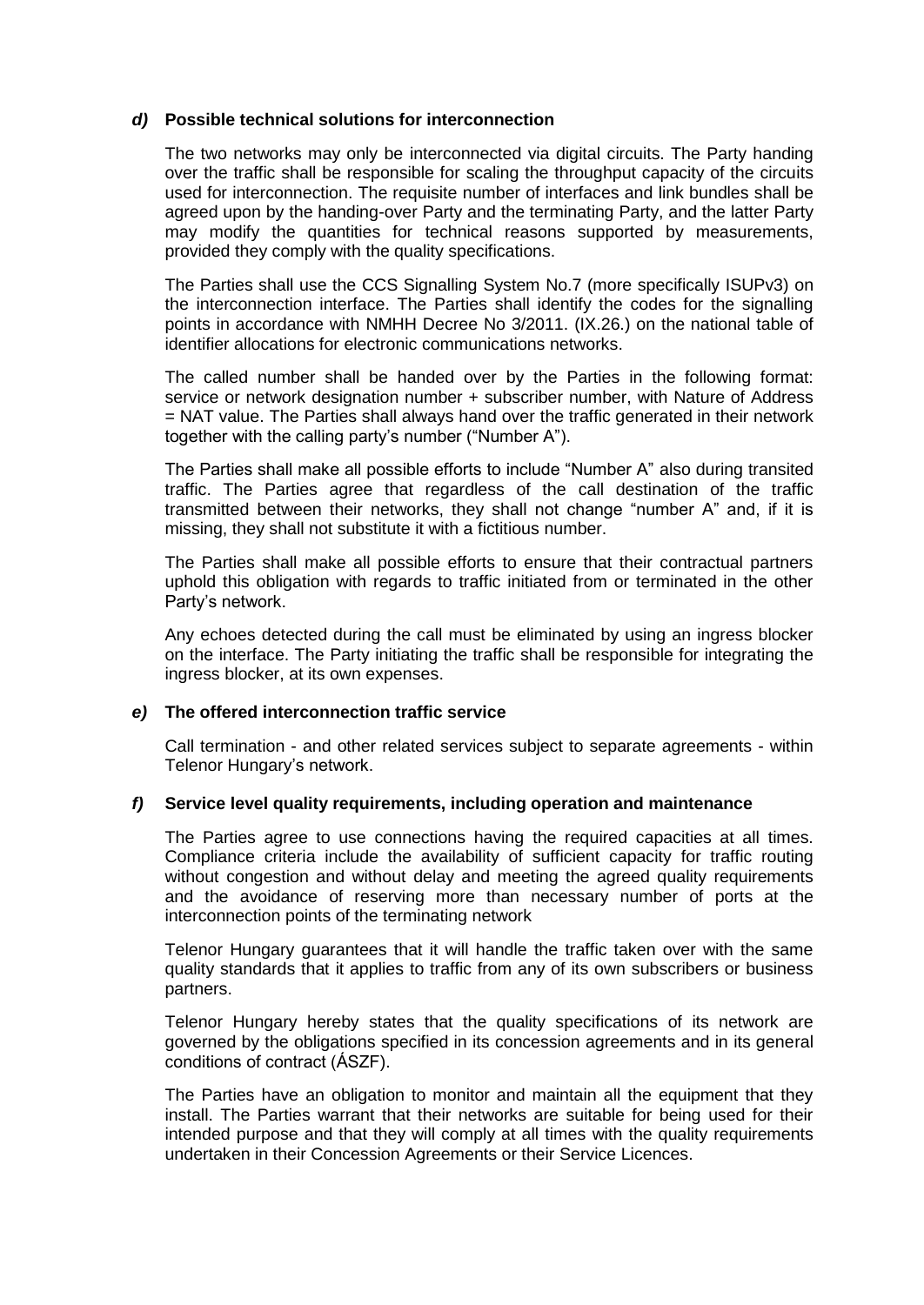The minimum annual guaranteed availability of the switching centres of the Parties is 99.95%. The minimum availability of the link bundles between the networks of the Parties shall be 99.7%.

#### *g)* **Interconnection interfaces**

The MSC side interfaces of Telenor Hungary GSM and the interfaces of the Operator's switching centre shall comply with the following Hungarian and international standards and recommendations:

| Layer                             | Interface standard, specifications |
|-----------------------------------|------------------------------------|
| Physical layer                    | HTU-T No.7 MTP1 – G.703            |
| Data connection and network layer | <b>IITU-T No.7 MTP2-3</b>          |
| Upper layers                      | ITU-T No.7 ISUPv2 v. v3            |

## *h)* **Support services (operator-assisted services, emergency services)**

Telenor Hungary does not operate operator-assisted services within its network. Emergency calls are terminated by Magyar Telekom nationwide, on the basis of sectoral agreements.

### *i)* **Rules for coordination between the parties within the scope of their cooperation obligation**

Cooperation in processing subscriber data

The Parties shall only hand over subscribers' personal data to one another when so required by law or if the subscriber grants consent thereto in writing or in any documented manner. When handling subscribers' personal data, the Parties shall apply the effective provisions of Act CXII of 2011 on the Protection of Personal Data and Public Access to Data of Public Interest, the Electronic Communications Act (Eht.) and its implementation decrees.

Cooperation in order to sustain network quality

The Parties have an obligation to monitor and maintain all the equipment that they install. The contracting Parties warrant that their networks are suitable for being used for their intended purpose and that they will comply at all times with the quality requirements undertaken in their Concession Agreements or Service Licences.

The Parties shall cooperate with one another in maintaining the security and integrity of the operation of their networks. The Parties agree to immediately notify each other in writing about any fault – including quality deterioration and traffic overload detected in the other Party's network – specifying the exact time and circumstances of the problem detected.

Cooperation between the parties in the field of eliminating any faults includes, in particular:

- faults in the link bundles between the two networks,
- signalling problems during the interworking of the two networks,
- problems arising from the subscriber network(s) or terminal equipment that affect the other Party,
- faults in transmission technology connections and their terminal equipment.

#### **Responsibility**

The Parties are responsible vis-à-vis one another and towards third parties in the event of any complaints regarding the quality of the services they provide. If the issue